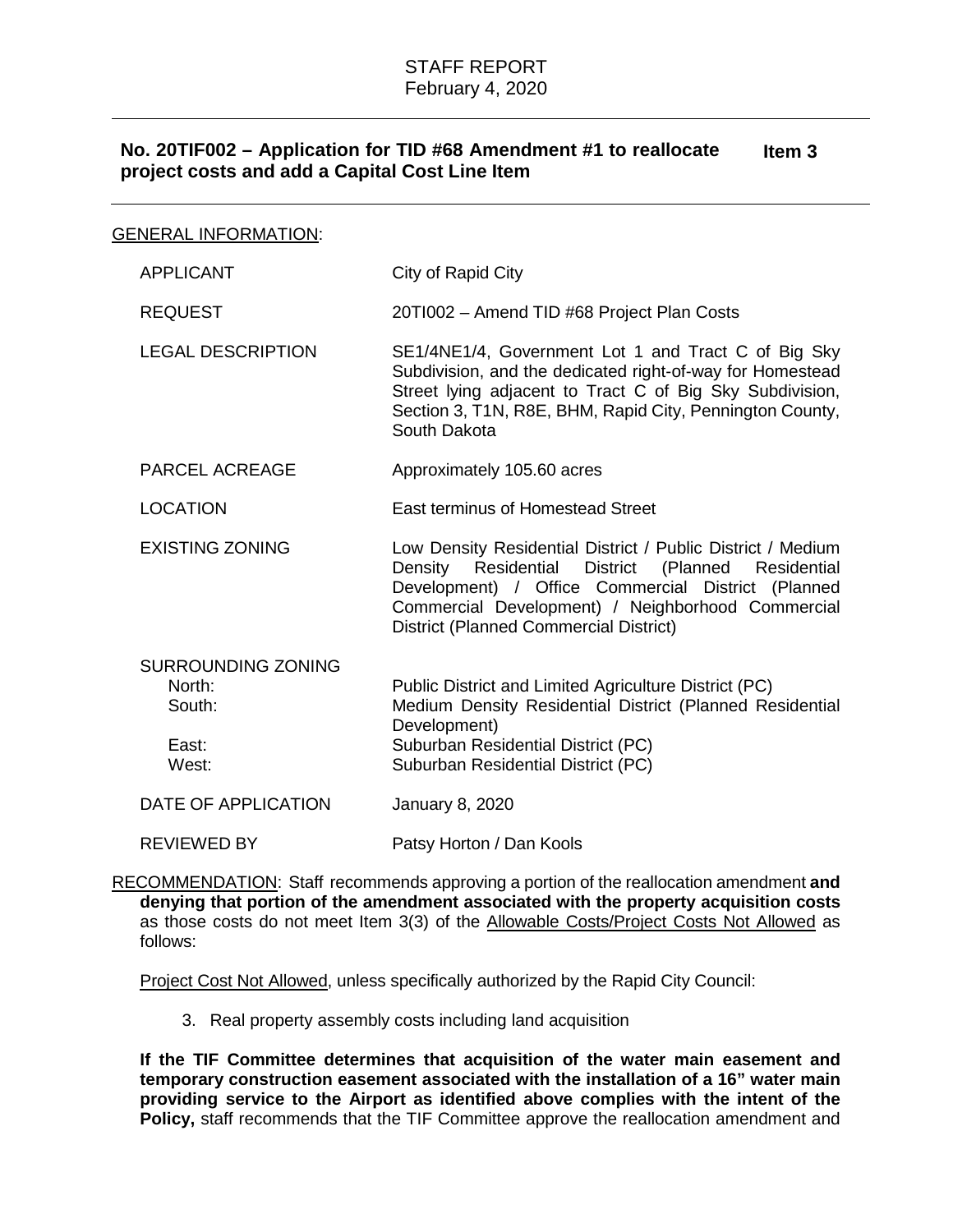## **No. 20TIF002 – Application for TID #68 Amendment #1 to reallocate project costs and add a Capital Cost Line Item Item 3**

request that Council authorize adding the Property Acquisition costs to the Project Plan as allowable costs.

- GENERAL COMMENTS: The Project Plan for Tax Increment District #68 was approved on April 21, 2008, and was created to provide funding for drainage / storm sewer oversizing, to grade Detention Cell #101 within the County Heights Drainage Basing Design Plan, and to extend Homestead Street 75 feet for road connections within the Homestead Subdivision associated with property owned by the Rapid City Area School District. The city of Rapid City also participated in order to install a 16" water main in Homestead Street as part of the long-term project to provide water service to the Airport, along with engineering and necessary and convenient costs.
- STAFF REVIEW: In 2019, the TID 68 fund had sufficient revenue to fully repay \$675,940.01 for the Developer's costs as identified in the Project Plan. Amendment #1 reallocates the City's certified expenditures to reflect actual costs, including the acquisition of a water main easement and temporary construction easement in the amount of \$39,470. The city proposes to utilize \$47,739.47 of the Necessary and Convenient Costs to fully reimburse the City for expenditures associated with the 16" water main extension.

Two projects were identified for completing the water main extension. The first project was identified in the City's Capital Improvements Program, Project #50898, and included \$130,000 for the Homestead – Meadow Ridge Transmission Main Extension project. The Agreement between the City of Rapid City and Sodak Development acquiring the water main easement and temporary construction easement is provided for reference.

The second project was part of Development Project DEV 08-901 and included \$103,000 for the City's portion of the road construction project. The City entered into an agreement with Ron Shape to install the 16" water main in conjunction with the development of Homestead Subdivision located just east and adjacent to the Rapid City Area School District property. The oversizing agreement is also provided for reference.

Both projects utilized Water Enterprise Funds 932 and 934. The TID 68 incremental funds reimburses these two enterprise fund expenditures.

South Dakota Codified Law 11-9-23 provides for plan amendments, including additional project costs, provided the proposal does not exceed thirty five percent of the original project plan costs and the additional project costs are incurred before the five-year expiration date or April 21, 2013.

Public Works staff submitted the following cost reallocation proposal:

| TID #68 Cost Reallocation Summary - First Amended Project Plan |                           |                      |                                       |                                  |  |  |
|----------------------------------------------------------------|---------------------------|----------------------|---------------------------------------|----------------------------------|--|--|
| Description                                                    | Certified<br>Expenditures | Project Plan<br>2008 | Reallocation<br>Line Item<br>Addition | Amended<br>Project Plan<br>Costs |  |  |